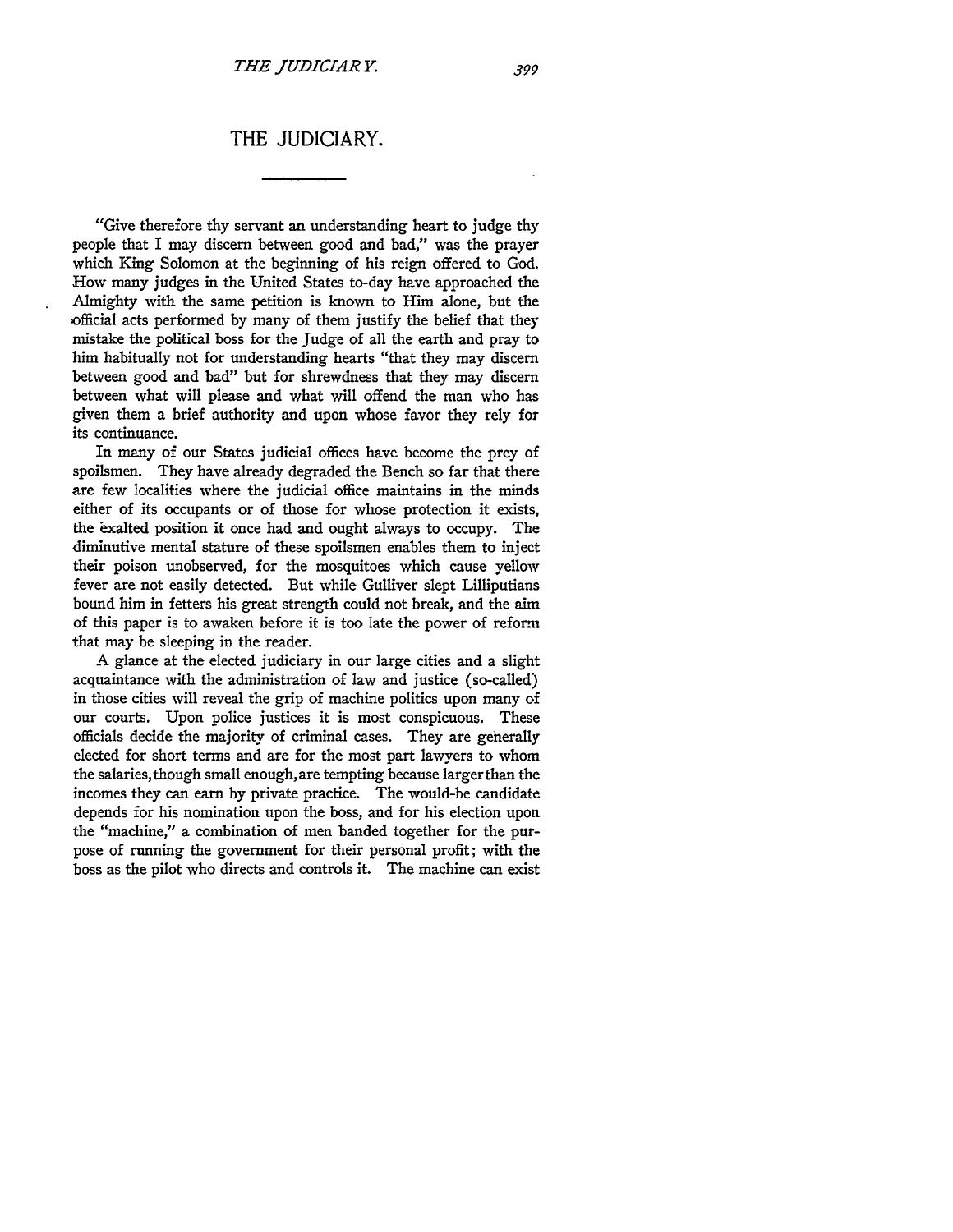only by favor of the voters; the constituents know this, and therefore every member of the machine from district committee-man to ruling boss is called upon more or less frequently to help voters in trouble. Lawless men can be made to vote with greater regularity than lawabiding citizens and for that reason are more valuable for machine purposes. Therefore it is that when notified that one of his voters has been arrested for fighting or drunkenness or perhaps a worse crime and brought before a magistrate for trial, the ward-boss interviews the magistrate and, by some occult substitute for justice, the man whose head has been split open and who has charged the voter with assault is reprimanded, while his assailant is discharged. Only four months ago in one of the large cities of Ohio a prisoner who had been tried and committed to jail, when given a new trial by the police justice, was inadvertently asked by him whether she knew why a new trial had been granted her, and replied at once:

"Yes; because Mr. ----- (a ward-boss) told you to."

These malarial influences are not confined to police courts. The anopheles have begun to fly higher wherever the elective system prevails. The boss wishes his servant to wear the ermine that he may be able all unseen to obtain and dispense remunerative appointments for machine supporters and procure decisions in accordance with his interests; Not long ago the local boss in one of the chief cities of Ohio sent a note to a Judge of the Court of Common Pleas, bidding him decide in a certain way the case then being tried before him. The judge, a young man of sterling integrity and courage, incensed, by the communication returned it by the bearer with this line subscribed:

"I will decide this case as it ought to be decided."

That reply sealed the writer's fate for renomination. A united bar and powerful State political influence failed to thwart the local boss or shake his determination. He openly declared that the Judge had refused to obey his will and therefore should not be renominated. The will of the boss prevailed. One of his henchmen was nominated and elected. And it is by judges thus chosen that our rights are<br>determined and questions of life and death decided! For this determined and questions of life and death decided! instance of political dictation to the bench illustrates a state of things by no means peculiar. to Ohio. The same malaria is at work in New York and it appears wherever the elective system breeds the mosquitoes which diffuse it.

Four years have not passed since a justice in New York City was refused renomination because he declined to dance to the fiddling of Richard Croker. The records of the Bar Association in that city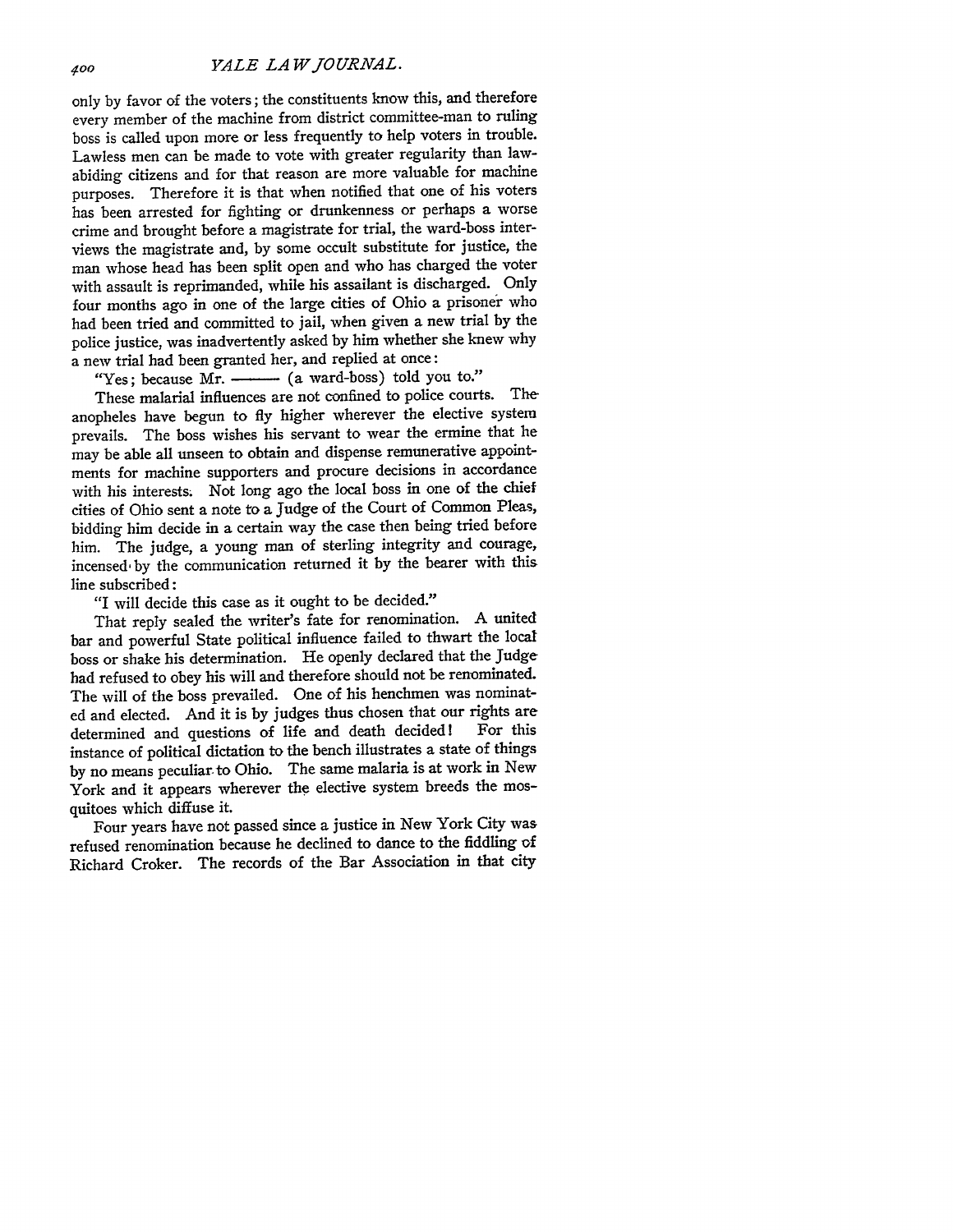show many a protest made, and many a battle fought against the machine-controlled and boss-ridden judicial products of the elective system. The bar is coming to feel that there are few -upon the bench who are able to withstand political pressure in the performance of their official duties. Rare is the man who can succeed both as an honest lawyer and a machine politician. In the New Jerusalem the lion and the lamb will lie down together, but not even there will the lamb and the hyena become friends.

An honest judiciary is the last defence of the Republic, and this defence will be destroyed if things continue to go as they are going!

What is the remedy? Is it not in a judiciary with all judges from the lowest to the highest court appointed for life during good behavior? The objections which can be urged against that system are those only which inhere in human nature, and can be urged against all systems; but the appointive has stood the test of trial better than any other. It places judges in a position where they can devote their whole energy to their proper work, without wasting a moment in scheming for re-election or planning what they shall do if they lose their places.

A judge usually begins his life on the bench at a time when a lawyer should be winning his clientage. If true to his trust he will do nothing to create a private practice into which he may retire when his term of office expires, but will devote all his time and energy to his official duties. He is thus prevented from making alliances that will secure him business in the future, and ceasing to be judge he is in danger of becoming a nobody. The temptation to truckle to the boss who can keep him in office is too great for average human nature. Judges are human.

Obedience to law is the foundation of our Republic. With it we have government; without it anarchy. Yet within a year a mass meeting assembled in Cooper Institute to denounce a justice of the Court of Appeals of New York State because he had written an opinion which held unconstitutional certain provisions of the State Labor Law which were deemed favorable to the members of the meeting. Not many months ago it was stated in the press that the president of a labor organization, a leader of national reputation, had spoken openly in defiance of an injunction issued against him. In the South, in some parts of the West there is no pretence of reverence for law when crimes which enrage a considerable part of the community are committed. Public officials even in the most orderly sections of our country have ostentatiously refused to carry out the mandates of courts and the stat-